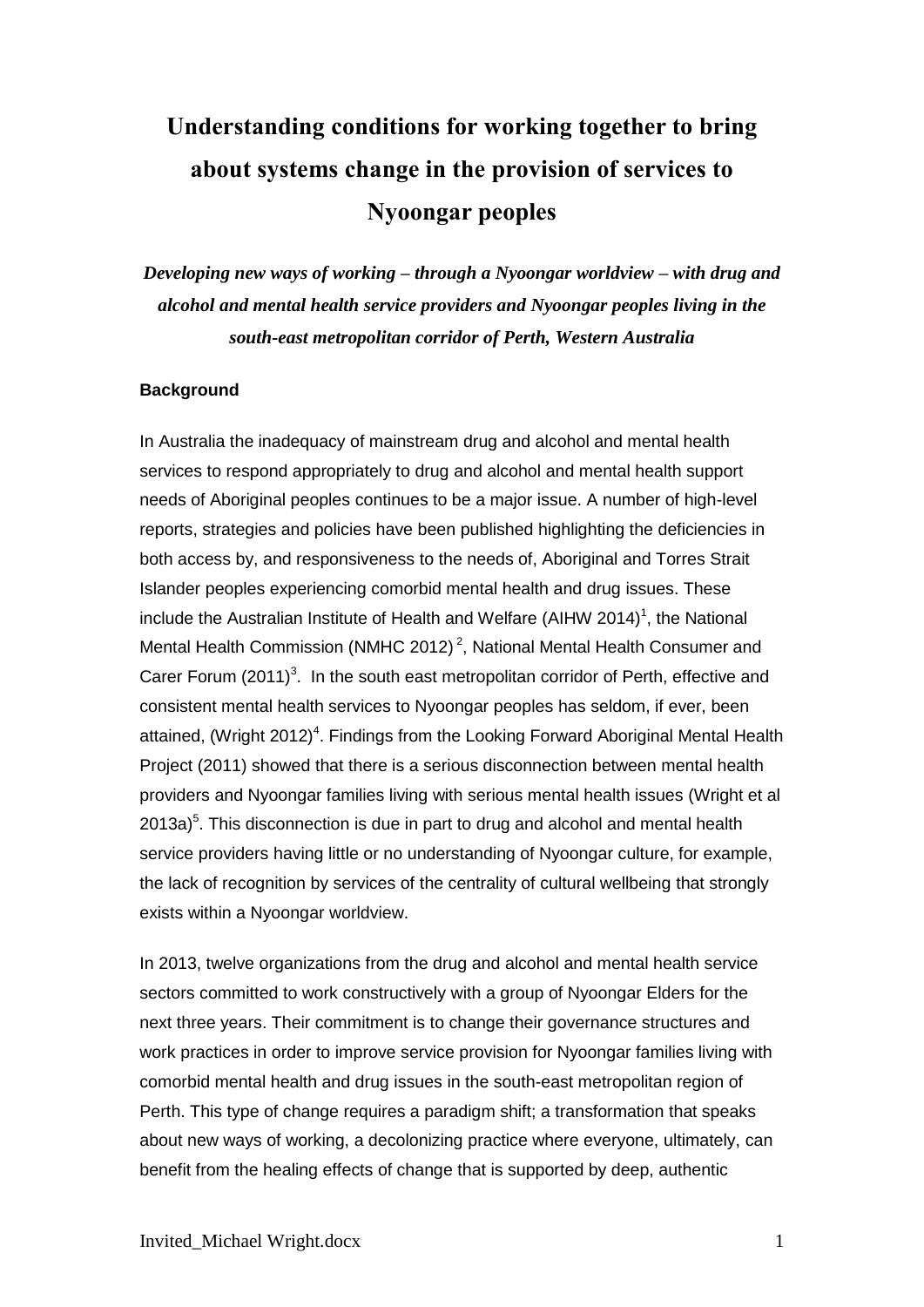relationships (Wright et al 2013b) $<sup>6</sup>$ , brought to life through the power of shared</sup> stories.

### **The Presentation**

Together with some of the Nyoongar Elders, representatives from participating organizations will present key learnings from their working together on the change process, to illustrate the conditions necessary for sustainable, long lasting change in the provision of services to Nyoongar families. Their stories in this presentation will discuss how, by decolonizing their workplaces, they are discovering a deeper, more authentic and new way of working, through their experiences of listening to and learning from the Nyoongar Elders.

This is a positive story of engagement. It is also a story of discovery, for as service providers have travelled on the journey they have been challenged about the legitimacy and practicality of their worldview within this context. The service providers are being taught about a Nyoongar worldview through the process of *Deepening Relationships*. With the Elders they have identified the conditions required to enable a process of *Deepening Relationships* to occur so that the work of change can happen. As a result they have had to cognitively reframe how they think and act. This process of cognitive reframing has had a transformative effect for most of the service providers. Their work practices have noticeably changed and deepened through their shared working together experiences with Nyoongar Elders. This is their shared story and one that potentially translates at all levels of the health system.

# **Learning Objectives**

- 1. Gain insight into and knowledge of how different worldviews influence the way mental health and drug and alcohol service delivery impacts different cultural groups and their interactions with the mental health system.
- 2. Gain insight into and skills required to create the conditions necessary for engaging effectively with Aboriginal peoples.
- 3. Gain insight into the role of experiential learning and tacit knowledge central to the systems approach used in the project.

# **References**